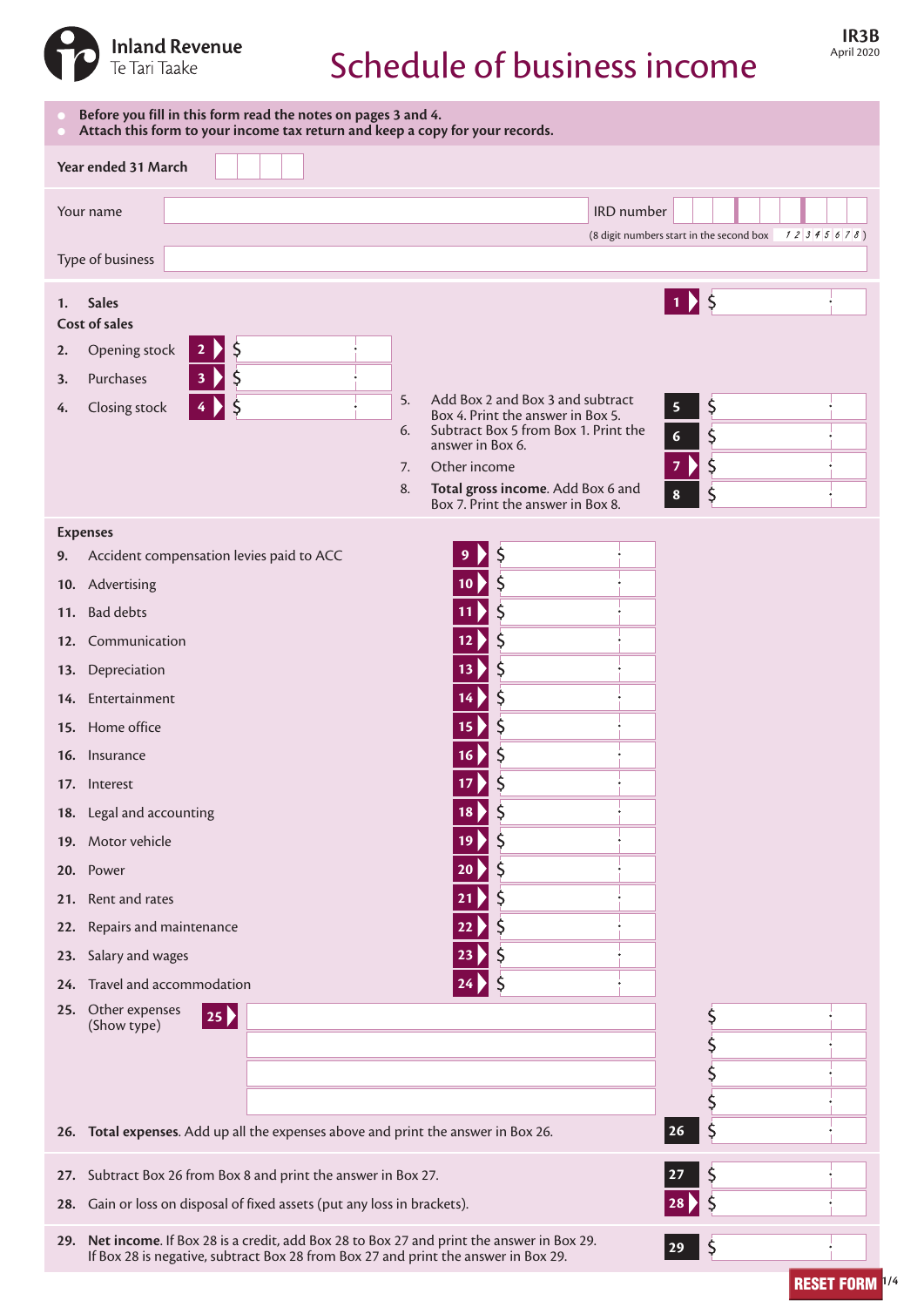# **Notes**

#### **The information on this form is based on current tax laws at the time of printing.**

If you're in business you can use this schedule instead of completing a set of financial accounts. Partnerships and estates can also use this schedule. Staple it to the top of page 3 of your tax return.

#### **Balance date**

If your balance date is 31 March, work out your income and expenses for the income year from 1 April to 31 March. If you're not sure, contact your tax agent, or call us on 0800 377 774.

## **Record keeping**

You must keep:

- books of accounts to record income, expenses, payments, wages, assets and liabilities
- bank statements, invoices, receipts, and any other documents to support entries in your account books.

You must keep your records for seven years. Keep all receipts and invoices with your records in case we ask to see them later.

## **Motor vehicle records**

If you use your car for business you must apportion your running costs between business and private use.

To work out the business portion of the running costs, keep a logbook for three months. You can then use the results for the next three years, provided the business use of the car doesn't change by more than 20%.

For each business trip write down in your logbook:

- the date
- the distance travelled for each business trip
- the reason for the trip.

Use the difference between the odometer readings for the start and end of the three months to work out the percentage of vehicle expenses you can claim.

| Example                                  |          |
|------------------------------------------|----------|
| Distance travelled for business          | 912 km   |
| Total distance travelled in three months | 1.600 km |

$$
\frac{912}{10} = 57\%
$$

1,600

In this case 57% of vehicle expenses can be claimed as a business expense.

If you don't keep records for your vehicle we limit your claim for the expenses and depreciation to a maximum of 25%.

# **Expenses when running a business from home**

If you've set aside part of your home for business purposes, you may be able to claim a portion of the costs of running your business from home.

To claim these costs you have to set aside an area principally for your business, such as an office or a storage area, and keep records of the expenses you're claiming.

Work out the amount of expenses you can claim according to the proportion of the floor area set aside for your business.

Expenses you can claim include insurance, rates, power and mortgage interest payments.

You can also claim:

- a portion of the depreciation on your home and on some capital items used principally for business purposes in your home eg a computer or office furniture and fittings
- up to 50% deduction for your domestic telephone line rental. If you have both a commercial and a domestic line rental you can claim the full cost of the commercial line but you can't claim any portion of the domestic line.

Our booklet **Smart business - IR320** explains how to calculate a claim. You can order a copy at **ird.govt.nz** or by calling our 0800 self-service on 0800 257 773.

# **GST (Goods and services tax)**

If you're registered for GST, don't include the GST portion of your income and expenses when working out the net profit on this form. Show the GST on your income and expenses in your GST returns. If you aren't registered for GST include the total income and

expenses, including GST, when working out your net profit.

# **Filling in the IR3B**

## **Sales - Box 1**

This is the total sales or income earned from your main business activity.

## **Cost of sales - Boxes 2 to 4**

Opening stock is measured at the start of the income year (usually 1 April) and closing stock is measured at the end of the year (usually 31 March). "Purchases" is the cost of buying or producing goods for sale.

## **Other income - Box 7**

This is sales or income earned from sources other than your main business activity, eg, interest on the business bank account.

## **Schedular payments**

Don't include schedular payments on the IR3B. Show any income with tax from schedular payments deducted in your tax return. See your tax return guide for notes about schedular payments.

## **Expenses**

Only the expenses you incur in generating your business income are deductible for tax purposes. Apportion or exclude any personal expenses incurred.

#### **Accident compensation levies - Box 9**

Include ACC levy payments for self-employment and as an employer, and any interest charged.

# **Bad debts - Box 11**

Show any debts not recovered which are actually written off.

#### **Communication - Box 12**

Includes telephone, mobile phone, fax and postage costs.

#### **Depreciation - Box 13**

This is the total tax deductible depreciation claimed for all business assets. For more information see page 3.

#### **Entertainment - Box 14**

Some business entertainment expenses are only 50% deductible. For more information read our booklet **Entertainment expenses - IR268** - it will also tell you which expenses are fully deductible. You can order a copy at **ird.govt.nz** or by calling our 0800 self-service on 0800 257 773.

#### **Insurance - Box 16**

Include all business insurance premiums. Exclude premiums for private assets or personal life insurance. Claim premiums for loss of earnings in your return.

#### **Interest - Box 17**

Include interest charged on bank accounts, hire purchase agreements or term loans. Don't include loan repayments.